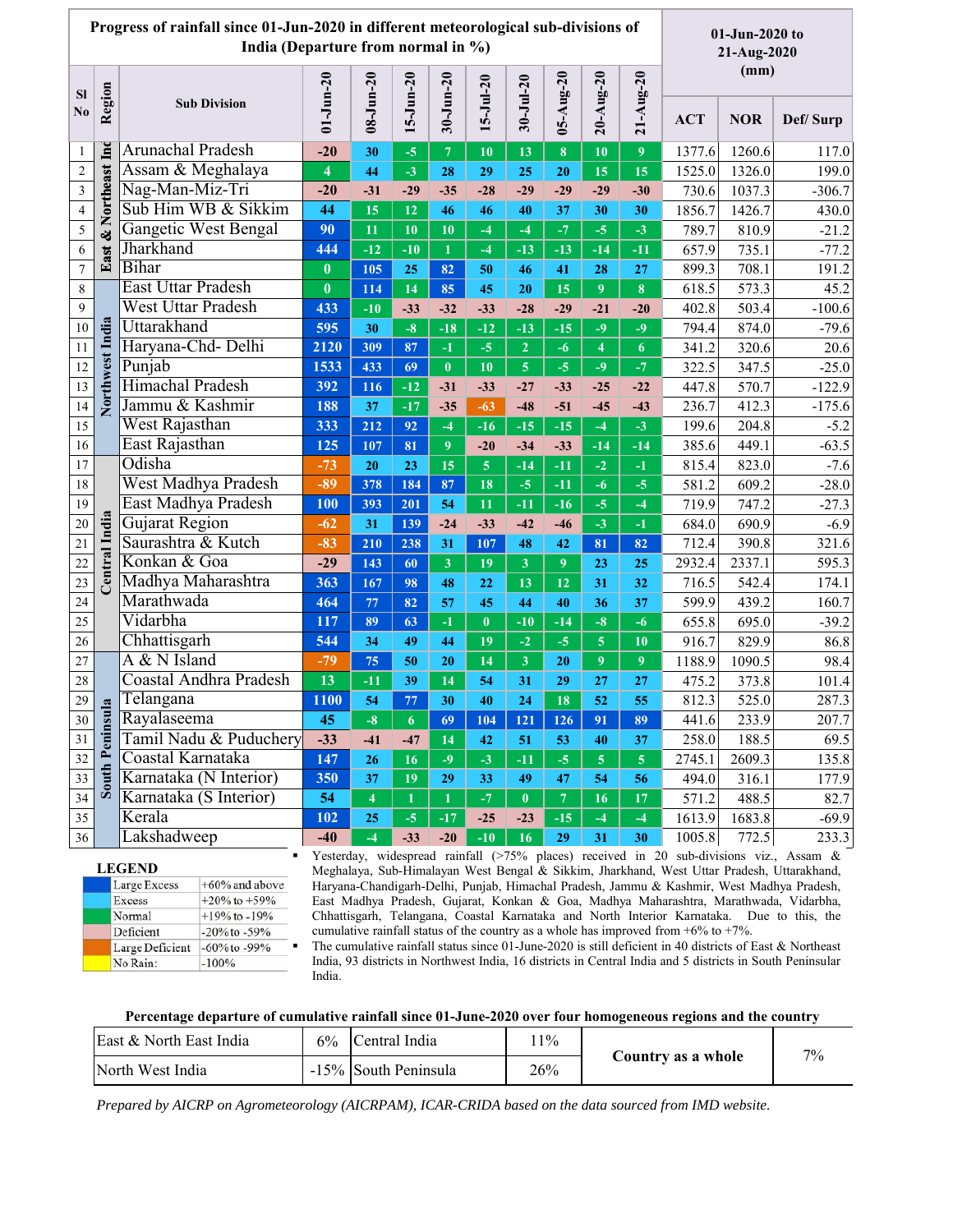

## **Progress of South West Monsoon over India as on 21-August-2020**